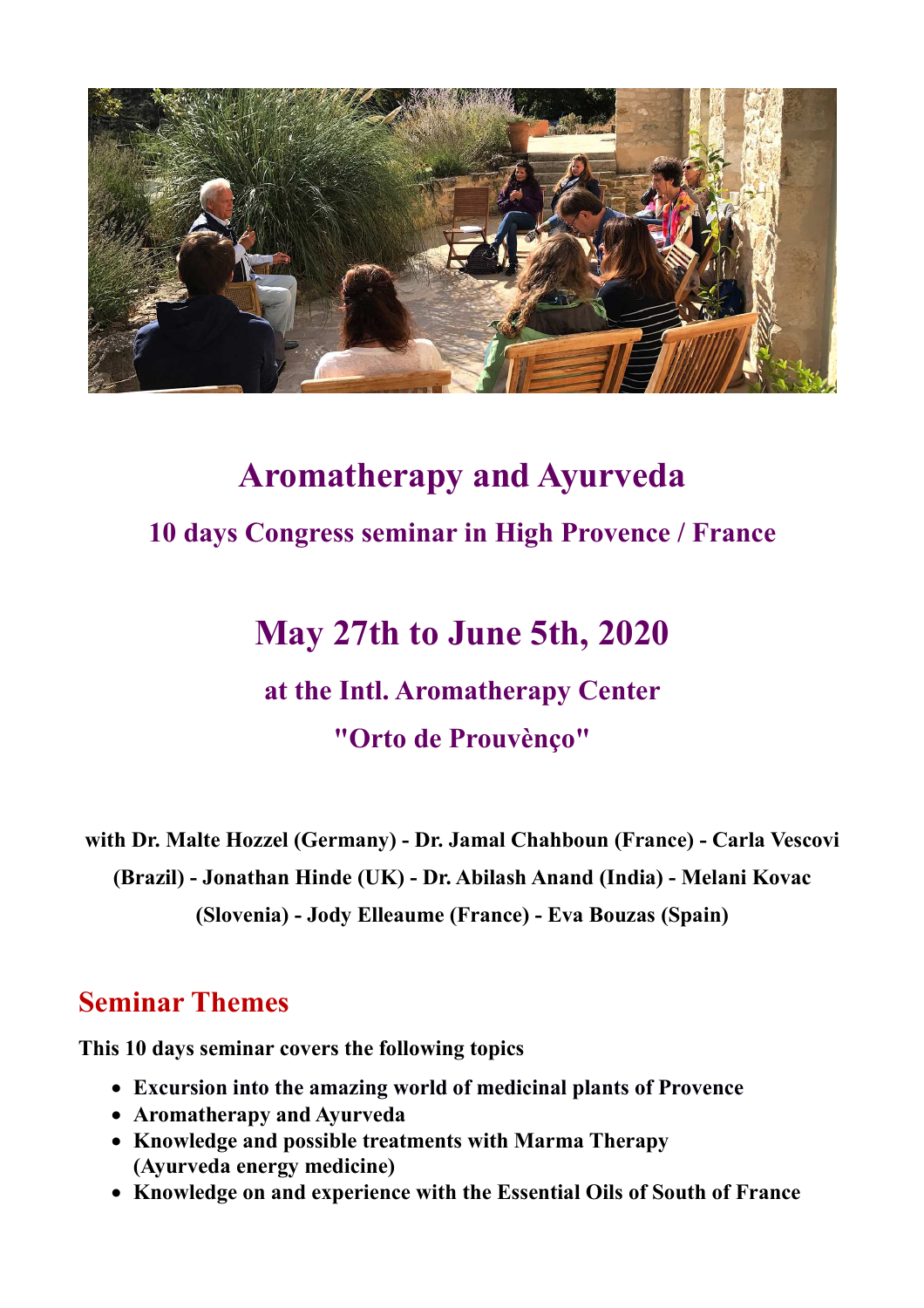- **Knowledge on and experience with the Essential Oils of India**
- **Ayurveda historic background and branches**
- **Understanding disease in its psycho-spiritual meaning**
- **Herbal walks identifying essential oil plants of Provence**
- **Aromatherapy approaches to problems of Insomnia Depression Parkinson – Epilepsy – Alzheimer – ADHD - Cancer etc.**
- **Introduction to a more holistic understanding of the biochemistry of essential oils**
- **The Yoga of Herbs getting nearer to the Plant Kingdom**
- **Anti-microbial effects of Aromatherapy**
- **Striking testimonials and research on essential oils**
- **Essential oils for balancing the doshas**
- **Short introduction to Ayurvedic self-pulse reading**
- **Clinical experiences of Essential oils in hospitals in Spain**
- **Essential oils and treatments of Trauma**

**Everyone will be offered a short experience of Marma Therapy as part of the course. A full back and face treatment will be available on demand. We offer also to everyone a pulse diagnosis by Dr. Abilash Anand, Ayurvedic Vaidya and expert on pulse reading at our Ayurveda Center in South India (Maitreyi)**



#### **Seminar Schedule**

#### **Day 1 – Arrival – Wednesday, May 27th, 2020**

### Pick-up of participants in Marseille airport @ 15:00 and Avignon (Gare TGV) @ **16:00**

**From 19.00 Dinner, welcome and greeting, introduction of the teachers, presentation of the topics of the seminar**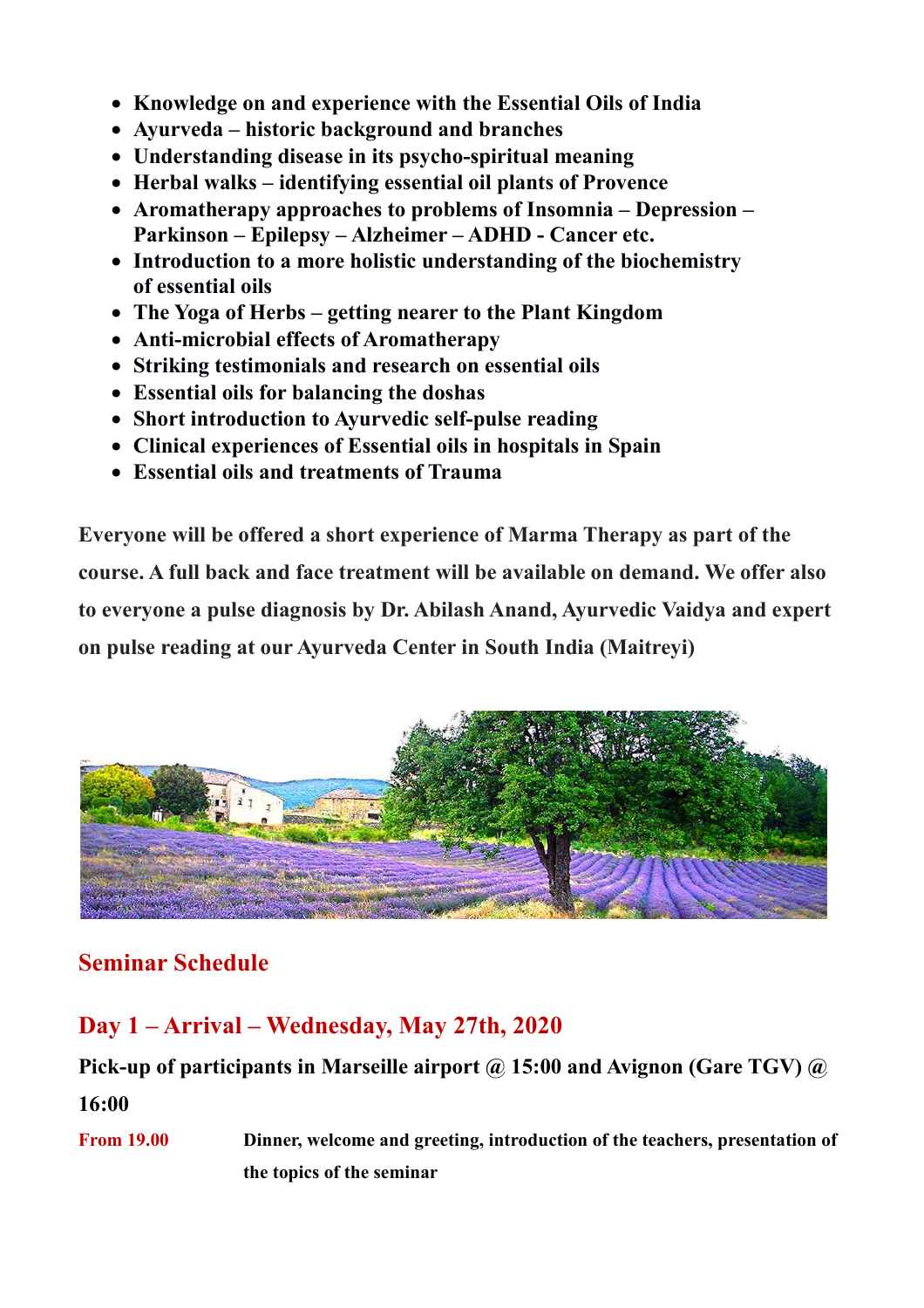## **Day 2 – Thursday, May 28th, 2020**

| $8.00 - 9.00$   | <b>Breakfast</b>                                                                    |
|-----------------|-------------------------------------------------------------------------------------|
| $10.00 - 10.30$ | Welcoming in the botanical garden of Provence                                       |
| $10.30 - 13:00$ | <b>Dr. Malte Hozzel:</b> Ayurveda and Aromatherapy – What is the link? Doshas       |
|                 | and essentail oils.                                                                 |
| $13.00 - 14.00$ | Lunch                                                                               |
| $14.00 - 15:30$ | <b>Carla Vescovi:</b> Restoring Love and Trust in Life Through Aromatherapy $-$ a   |
|                 | case project in Colombia                                                            |
| $15.30 - 16.00$ | Coffee / Tea break                                                                  |
| $16.00 - 17.30$ | <b>Dr. Jamal Chahboun:</b> Characterization of the constituents and olfactory       |
|                 | properties of Neroli essential oil and its floral water – broad spectrum antibiotic |
|                 | first observed in a plant                                                           |
| $17.30 - 19.00$ | <b>Dr. Abilash:</b> Origin and Evolution of Aromatherapy in Ayurveda                |
| $19.00 - 20.00$ | <b>Dinner</b>                                                                       |
| 20.00           | <b>Rest</b>                                                                         |



### **Day 3 – Friday, May 29th, 2020**

| $8.00 - 9.00$   | <b>Breakfast</b>                                                                       |
|-----------------|----------------------------------------------------------------------------------------|
| $10.00 - 11.30$ | <b>Botanical walk.</b>                                                                 |
| $11.30 - 13:00$ | Distillation with a provençal farmer at Orto de Prouvènço                              |
| $13.00 - 14.00$ | Lunch                                                                                  |
| $14.00 - 15:30$ | <b>Jonathan Hinde:</b> Understanding the different practical ways to use essential     |
|                 | oils                                                                                   |
| $15.30 - 16.00$ | Coffee / Tea break                                                                     |
| $16.00 - 17.00$ | <b>Eva Bouzas:</b> Spanish hospital care $-$ a practical approach with Aromatherapy in |
|                 | Zaragoza                                                                               |
| $17.00 - 19.00$ | <b>Excursion to a picture sque typical provencal village (Brantes)</b>                 |
| $19.00 - 20.00$ | <b>Dinner</b>                                                                          |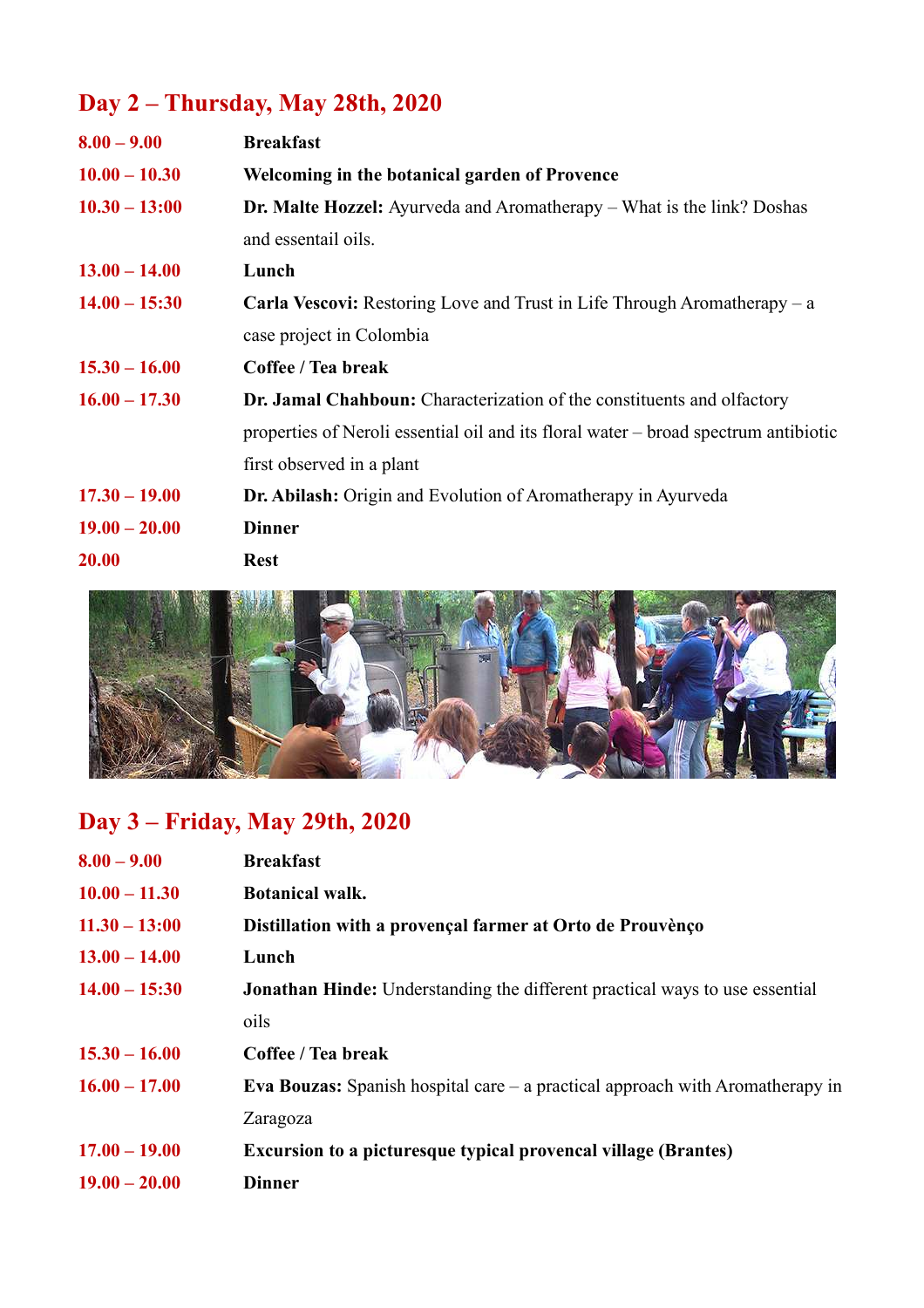#### **20.00 – 21.00 Jody Elleaume:** Subtle Aromatherapy in France

## **Day 4 – Saturday, May 30th, 2020**

| $8.00 - 9.00$   | <b>Breakfast</b>                                                                  |
|-----------------|-----------------------------------------------------------------------------------|
| $10.00 - 13.00$ | <b>Dr. Malte Hozzel:</b> The incredible essential oils of India                   |
| $13.00 - 14:00$ | Lunch                                                                             |
| $14.00 - 15.30$ | Melani Kovac: Increasing awareness of the bio-chemistry of essential oils         |
|                 | and how compounds can affect our choices                                          |
| $15.30 - 16.00$ | Coffee / Tea break                                                                |
| $16.00 - 17.30$ | <b>Dr. Jamal Chahboun:</b> The botanical family of the sapotaceae (Lungs of the   |
|                 | planet) with Argan tree as its member and its special and rare lipids             |
| $17.30 - 19.00$ | Carla Vescovi: Essential oils for transformation - highlighting Copaiba essential |
|                 | oil                                                                               |
| $19.00 - 20.00$ | <b>Dinner</b>                                                                     |
| $20.00 - 21.00$ | Questions and answers and video impressions of Aromatherapy                       |



### **Day 5 – Sunday, May 31st, 2020**

| $8.00 - 9.00$   | <b>Breakfast</b>                                                                 |
|-----------------|----------------------------------------------------------------------------------|
| $10.00 - 13.00$ | <b>Dr. Malte Hozzel:</b> Brain Health and Aromatherapy: Parkinson – Alzheimer –  |
|                 | ADHD – Epilepsy – Anxiety and Depression – Insomnia Part 1                       |
| $13.00 - 14.00$ | Lunch                                                                            |
| $14.00 - 15.30$ | Dr. Abilash: Ayurveda and Longevity                                              |
| $15.30 - 16.00$ | Coffee / Tea break                                                               |
| $16.00 - 17.30$ | <b>Jonathan Hinde:</b> The importance of essential oils in the ancient Ayurvedic |
|                 | practice of Marma therapy                                                        |
| $17.30 - 19.00$ | <b>Eva Bouzas:</b> Aromatherapy and Childcare                                    |
| $19.00 - 20.00$ | <b>Dinner</b>                                                                    |
| 20.00           | <b>Rest</b>                                                                      |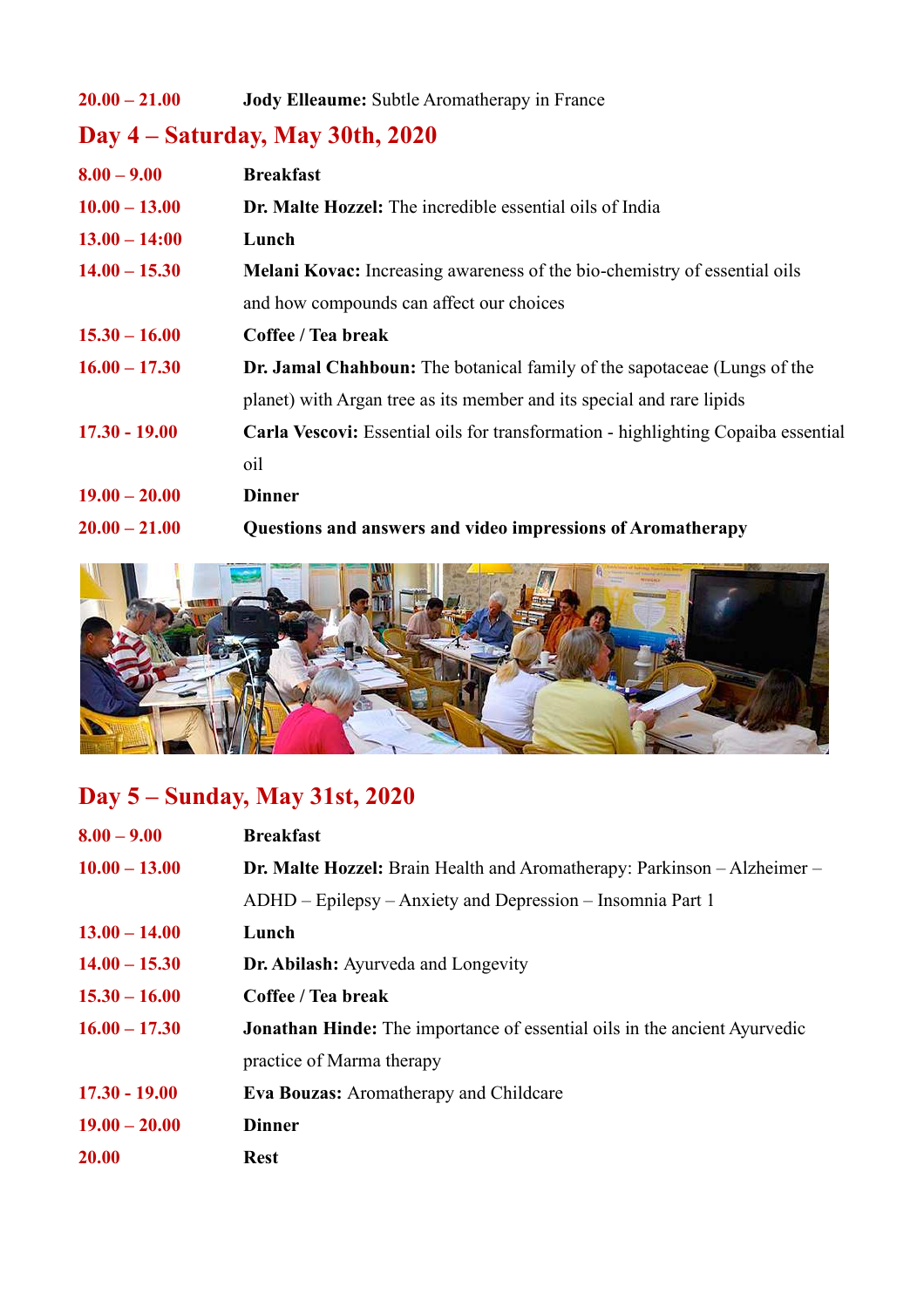### **Day 6 – Monday, June 1st, 2020**

| $8.00 - 9.00$   | <b>Breakfast</b>                                                                 |
|-----------------|----------------------------------------------------------------------------------|
| $10.00 - 13:00$ | <b>Carla Vescovi:</b> Essential oils and treatments of Trauma                    |
| $13.00 - 14.00$ | Lunch                                                                            |
| $14.00 - 19:00$ | <b>Excursion to most beautiful towns of France: Rousillon, Gordes, Apt - and</b> |
|                 | an old Cedar Forest                                                              |
| $19.00 - 20.00$ | <b>Dinner</b>                                                                    |
| 20.00           | <b>Rest</b>                                                                      |



### **Day 7 – Tuesday, June 2nd, 2020**

| $8.00 - 9.00$   | <b>Breakfast</b>                                                                   |
|-----------------|------------------------------------------------------------------------------------|
| $9.30 - 11.00$  | Jody Elleaume: For a Modern Aromatherapy: Reconciliation of subtle,                |
|                 | emotional, scientific approaches                                                   |
| $11.00 - 13:00$ | <b>Dr. Malte Hozzel:</b> Let there be Light – Medico – Spiritual aspects of modern |
|                 | Aromatherapy                                                                       |
| $13.00 - 14.00$ | Lunch                                                                              |
| $14.00 - 19.00$ | <b>Excursion to the old Celtic sanctuary of the "Abbaye de Valsaintes" and/or</b>  |
|                 | the botanical garden of Salagon                                                    |
| $19.00 - 20.00$ | <b>Dinner</b>                                                                      |
| $20.00 - 21.30$ | <b>Melani Kovac:</b> Holistic approaches to Aroma-Bio-Chemistry                    |

### **Day 8 – Wednesday, June 3rd, 2020**

| $8.00 - 9.00$   | <b>Breakfast</b>                                                                 |
|-----------------|----------------------------------------------------------------------------------|
| $10:00 - 13.00$ | Visit the famous Provencal Market in Sault                                       |
| $13.00 - 14.00$ | Lunch                                                                            |
| $14.00 - 15.30$ | <b>Jody Elleaume:</b> Hydrolates, the new Aromatherapy: for a global approach of |
|                 | the "Taking Care"                                                                |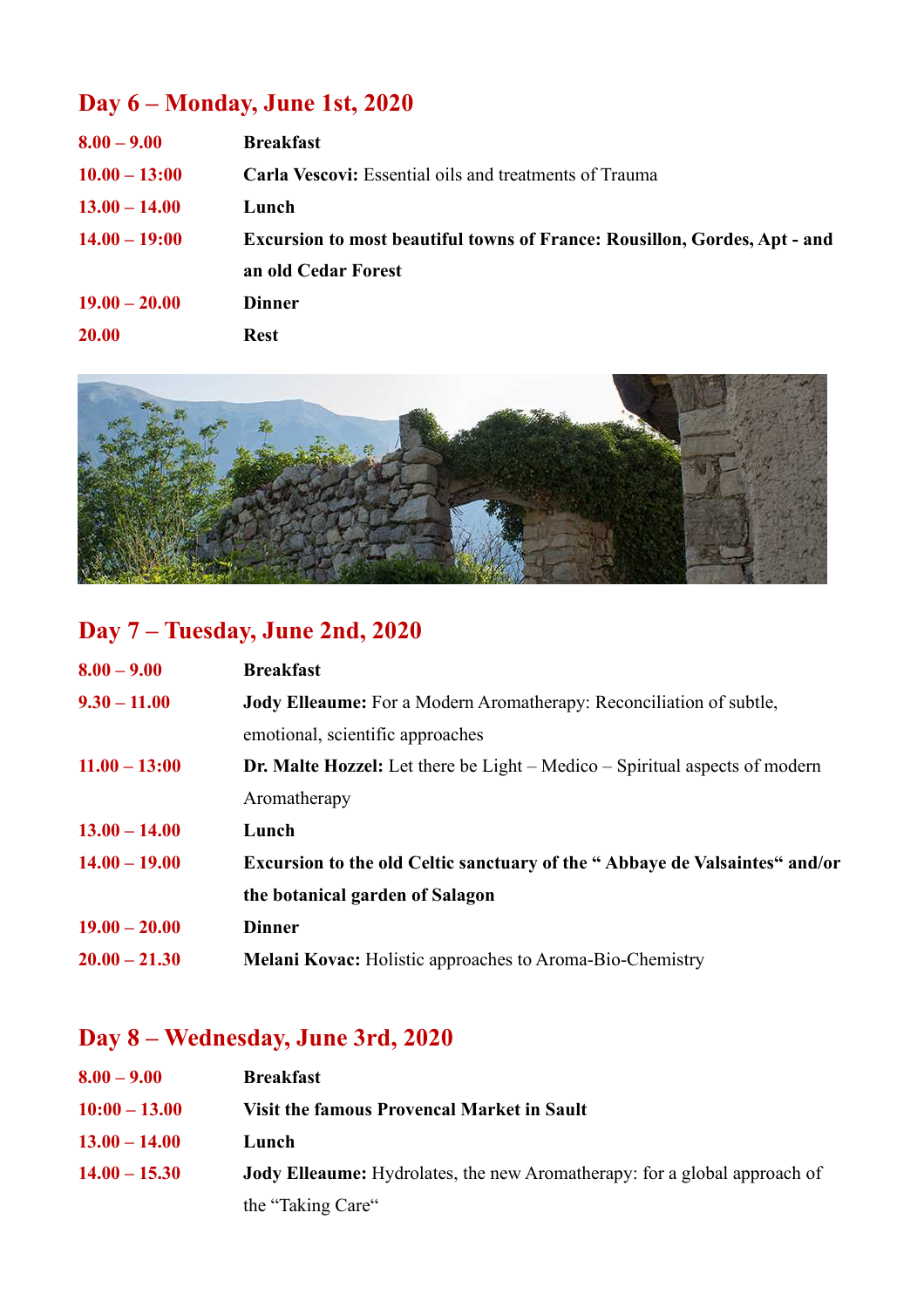| $15.30 - 16.00$ | Coffee / Tea break                                           |
|-----------------|--------------------------------------------------------------|
| $16.00 - 18:30$ | Visit of organic distillery in the area of Orto de Prouvènco |
| $19.00 - 20.00$ | <b>Dinner</b>                                                |
| $20.00 - 21.30$ | Questions and answers with all the speakers                  |

### **Day 9 – Thursday, June 4th, 2020**

| $8.00 - 9.00$   | <b>Breakfast</b>                                                                |
|-----------------|---------------------------------------------------------------------------------|
| $10.00 - 13.00$ | <b>Dr. Malte Hozzel:</b> Brain Health and Aromatherapy: Parkinson – Alzheimer – |
|                 | ADHD – Epilepsy – Anxiety and Depression – Insomnia Part 2                      |
| $13.00 - 14.00$ | Lunch                                                                           |
| $14.00 - 15.30$ | <b>Dr. Abilash:</b> Treatment Modalities in Ayurveda and presence of            |
|                 | Aromatherapy in it. Distilled herbs used for inflammatory considitions in       |
|                 | Ayurveda                                                                        |
| $15.30 - 16.00$ | Coffee / Tea break                                                              |
| $16.00 - 18:30$ | All the speakers together with the guests – exchange of information and         |
|                 | ideas – Q & $A$                                                                 |
| $19.00 - 20.00$ | <b>Dinner and Farewell</b>                                                      |

#### **Day 10 – Friday, June 5th, 2020**

**7.00 – 8.30 Breakfast and departure**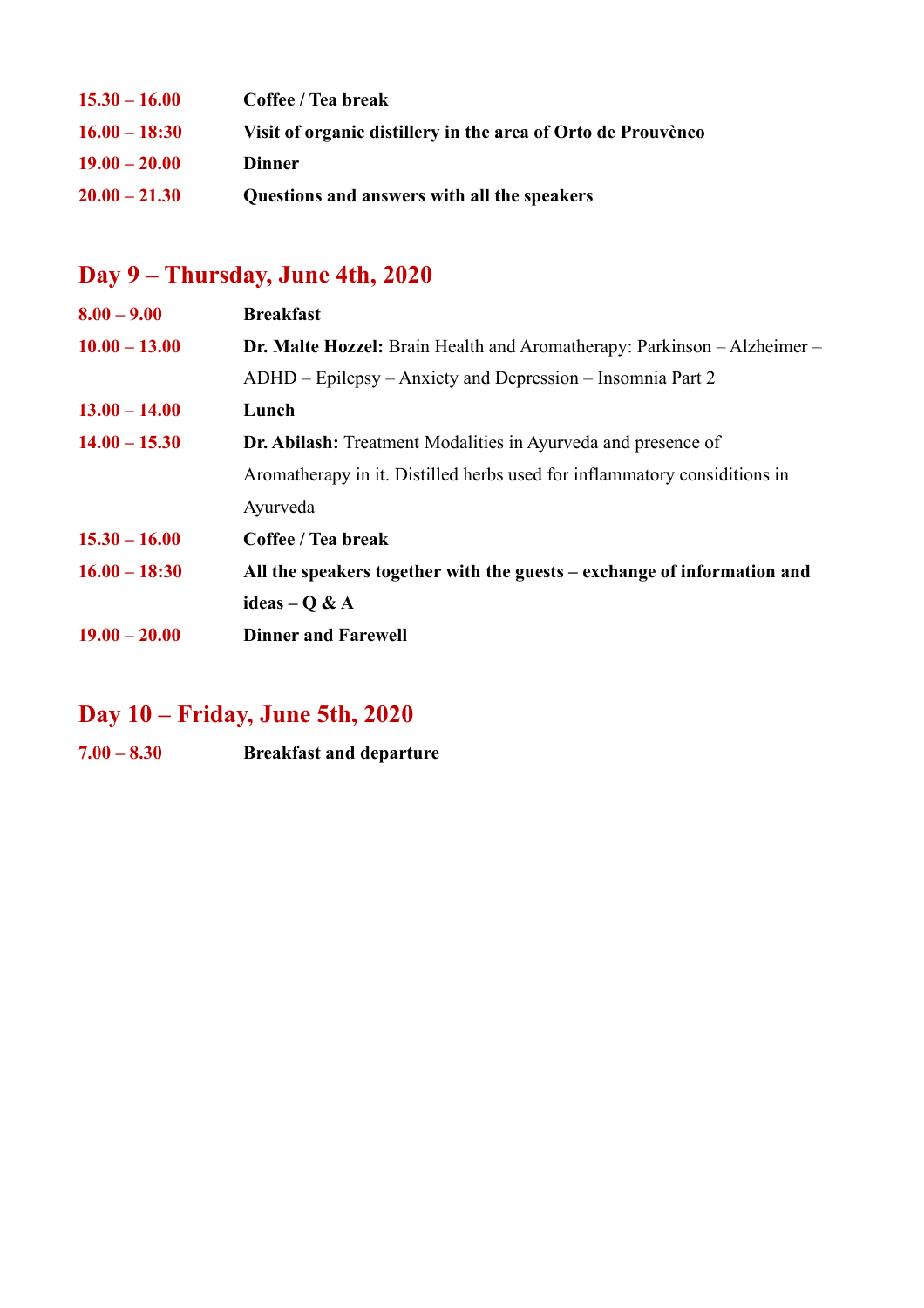

#### **The Location**

**The seminar takes place at Orto de Prouvènco, High Provence, about 1 hour by car from Avignon to the East. Orto is since 27 years the INTERNATIONAL OSHADHI SEMINAR CENTER a wonderful property with 4 Provençal houses, surrounded by 150 acres of Lavender fields and forests, in the neighbourhood of Aurel, a charming typical provençal village. This place, besides the beautiful overlooking view on an incredible landscape, offers a very unique setting for our seminars. Indeed, it has both the power and silence of pure Nature, expressed through the spectacular view, where the green of the pine and oak forests combines with the colours of the limestone rocks and the surrounding mountains. At the same time, it is also a place where you can feel all the peace, the softness and the generosity of Mother Earth through the many delicate healing fragrances floating in the air. The beauty of the aromatic gardens with their numerous medicinal plants, the many sun terraces to relax, all the lively silence imbedded in a joyful, creative atmosphere of intl. guests from all continents make you feel at home immediately.**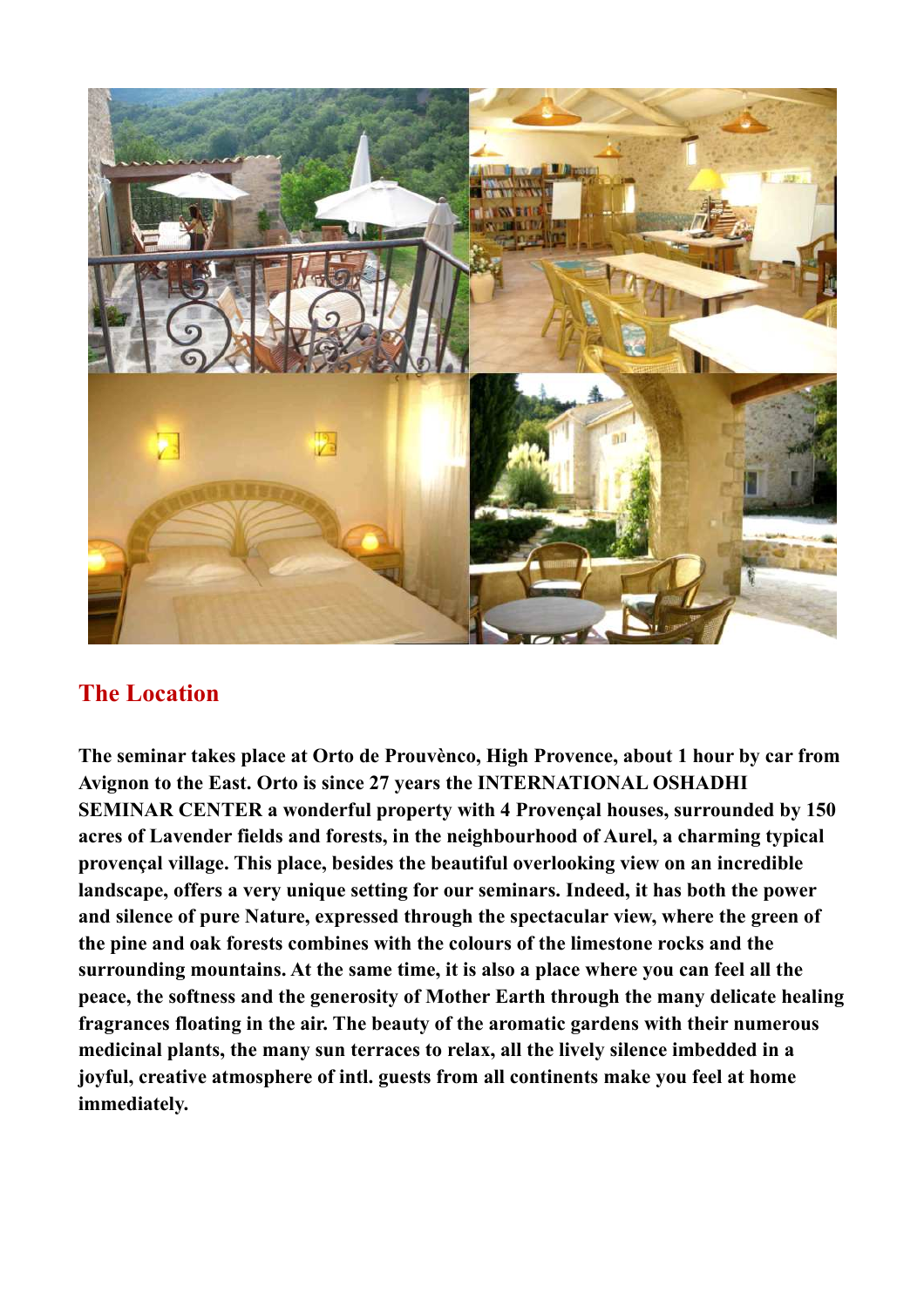#### **The Teachers**



**Dr. Malte Hozzel (Germany) and his wife acquired in the early 1990 a property of 150 acres in the UNESCO protected area of Mont Ventoux in High Provence, France and established the famous intl. Aromatherapy and Seminar Center ORTO DE PROUVÈNÇO. https://www.oshadhiseminars.com/**

**Today, Dr. Hozzel with his intl. essential oil company AYUS GmbH and the OSHADHI essential oil brand together with several partnership businesses focuses mainly on spreading Aromatherapy globally and lecturing on an international level, helping to spread the knowledge of natural therapies with essential oils. He participates since many years in a number of humanitarian projects which have the mission to raise the level of individual and collective consciousness in the world.**



**Dr. Jamal Chahboun is since 25 year the CEO of PHYTOTAGANTE in Toulouges / France. The company is specialized in the extraction and distillation of fragrant plants mainly originating from N. Africa for production and processing, of natural raw materials. Their products comprise essential oils, oleoresins, concretes, absolutes, vegetable oils, and various extracts from plants from organic or conventional agriculture.** 

**Dr. Chahboun is also a teacher and research scientist and a speaker at the University of Perpignan. He is expert in the quality research on vegetable raw materials and has worked recently for 2 years as a physiochemist in research on cancer in the field of microspectrofluorimetry at the C.N.R.S laboratory in Perpignan.**

**He is currently working in the field of research and development projects, quality valorization of plant extracts for pharmacy, natural cosmetics and perfumery. He is also a developer of analytical protocols as well as of engineering and plant extraction projecs for the industry.**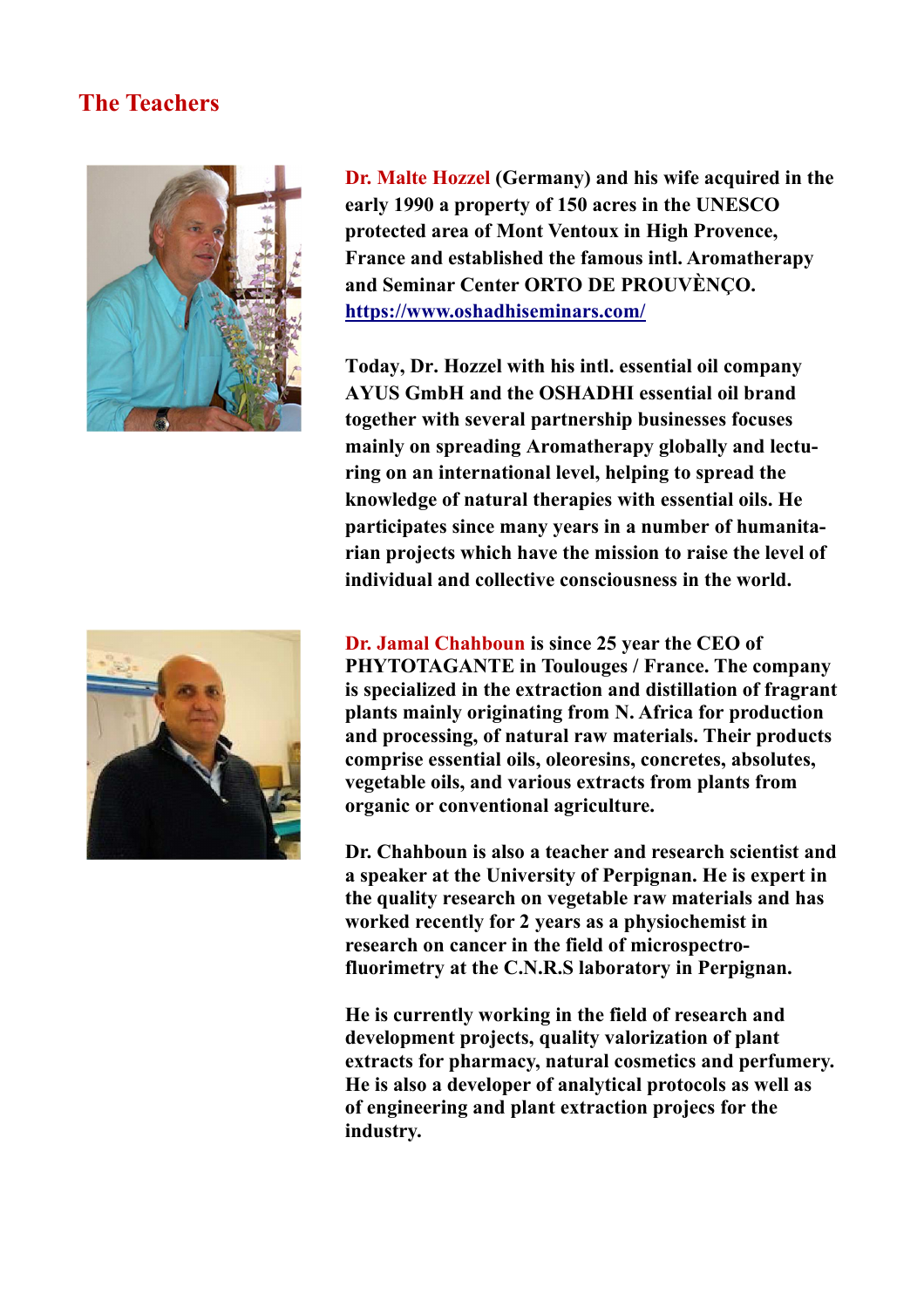

**Melani Kovac devoted her last 10 years solely to promoting and teaching aromatherapy. To serve this purpose she founded "Aromainstitut" through which she organizes and supports different aromatherapy projects, collaborates with colleagues, non-profit organizations, homes for the elderly, hospitals, universities and anyone who can benefit from aromatherapy or is hoping to incorporate aromatherapy in their work. Her IT background, curiosity as well as working as an educator for a very wide variety of students along with collaborating with distillers, sellers, nurses and scientists inspired her to create a global online platform for all essential oil users and sellers - "Dropsmith". Her goal is to make aromatherapy simple, fun and as precise and safe as possible.** 

**Jonathan Hinde (England) has been practising Maharishi Marma Therapy for six years. He is also a qualified aromatherapist, and certified teacher of Transcendental Meditation.** 

**Marmas are delicate points on the body where there is the most direct connection between mind and body. In the classical texts of Ayurveda it is said that 'Marma is the seat of Life', and by handling these Marma points in a gentle and delicate way, it is possible to remove blocked energy and encourage the natural healing process to take place. Jonathan's presentations will explain the background and practice of Sukshma Marma therapy (sukshma means 'soft', 'sweet', 'gentle', 'delicate') - and everyone will have an opportunity to get a short experience of Marma Therapy as part of the seminar.** 

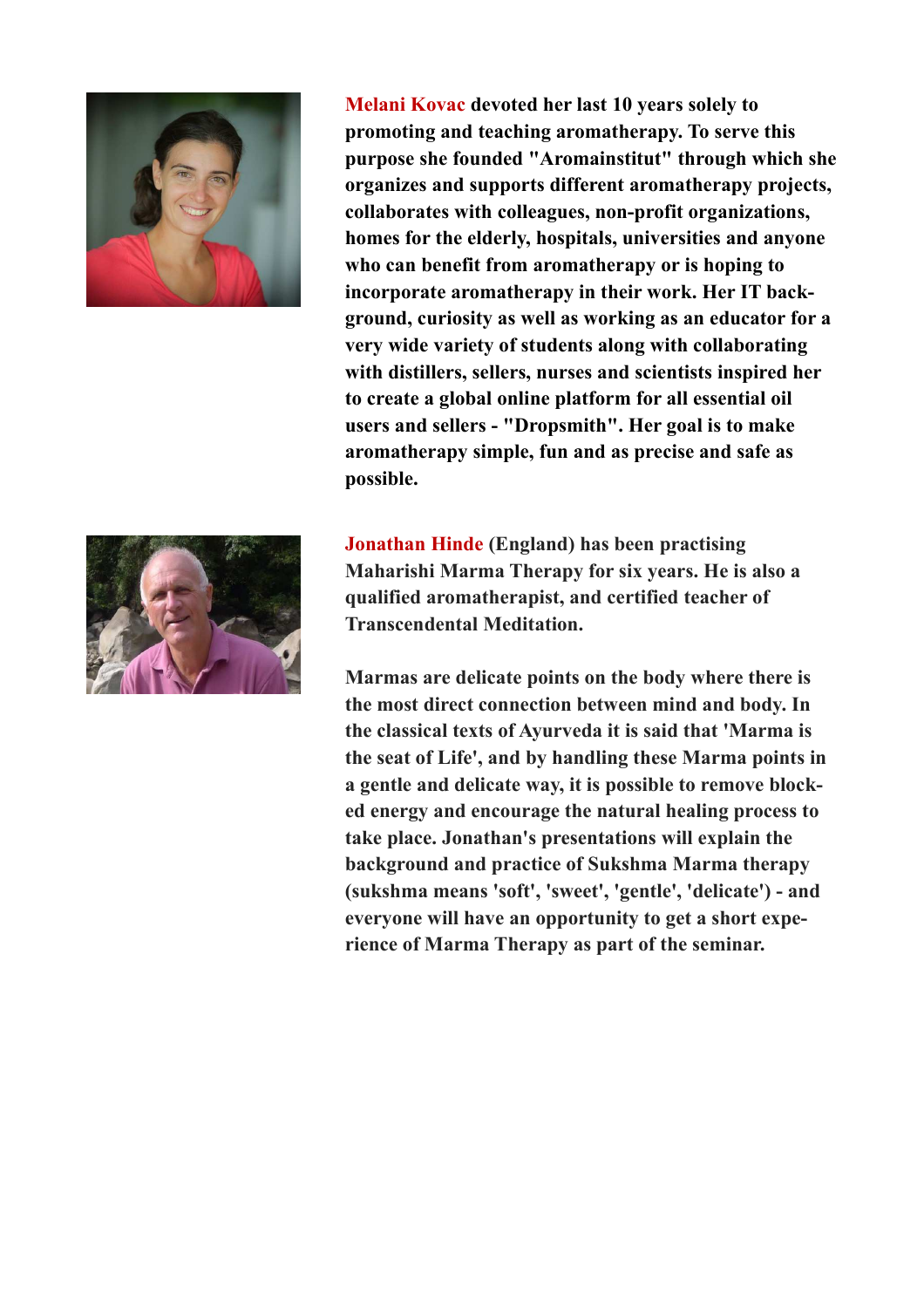



#### **Jody ELLEAUME Director of Myrtea - Oshadhi France**

**Since he was 11, Jody is immersed in the world of essential oils. Formed by several big names in aromatherapy, he is also a graduate in herbal medicine by ELPM. He is the creator of Myrtea formations and the director of Myrtea - Oshadhi France. Jody's goal is to spread seeds of knowledge and consciousness and to direct Myrtea in a humane and collaborative way.** 

**Dr. Abilash Anand has been with Maitreyi - The Vedic Village, a famous South India Ayurveda Resort - since 2009 and has gained immense respect amongst his patients from all over the world. His honest uncompromising approach to all clinical aspects of the science of Ayurveda, his focus on rooting out the real cause of disease, as well as his superb diagnostic skills have achieved lasting results and relief for many. He continues to broaden his experience for dealing with the western psychology and need for healing through exposure and travel to Ayurveda clinics in Europe. At the same time he delves deeper into subtle research aspects with his peers in India, maturing into a gifted health practitioner.** 



**Carla Vescovi is a renowned aromatherapist from Brazil and director of the AROMALUZ aromatherapy school in Campinas. She will share her experience about the healing properties of Essential oils on psychological traumas. She will give concrete examples on how essential oils can help release painful memories, support the healing process and restore trust and love back to Life.** 

**If you're a therapist seeking to deepen your knowledge and expand your scope of practice or if you are working with children and adults victim of abuse, trauma, violence or addiction or just looking for support tools on your journey of healing and recovery and curious about essential oils, come and learn from one of the best expert worldwide - how aromatherapy can be an exceptional tool for transformation, self-love and wellbeing!**